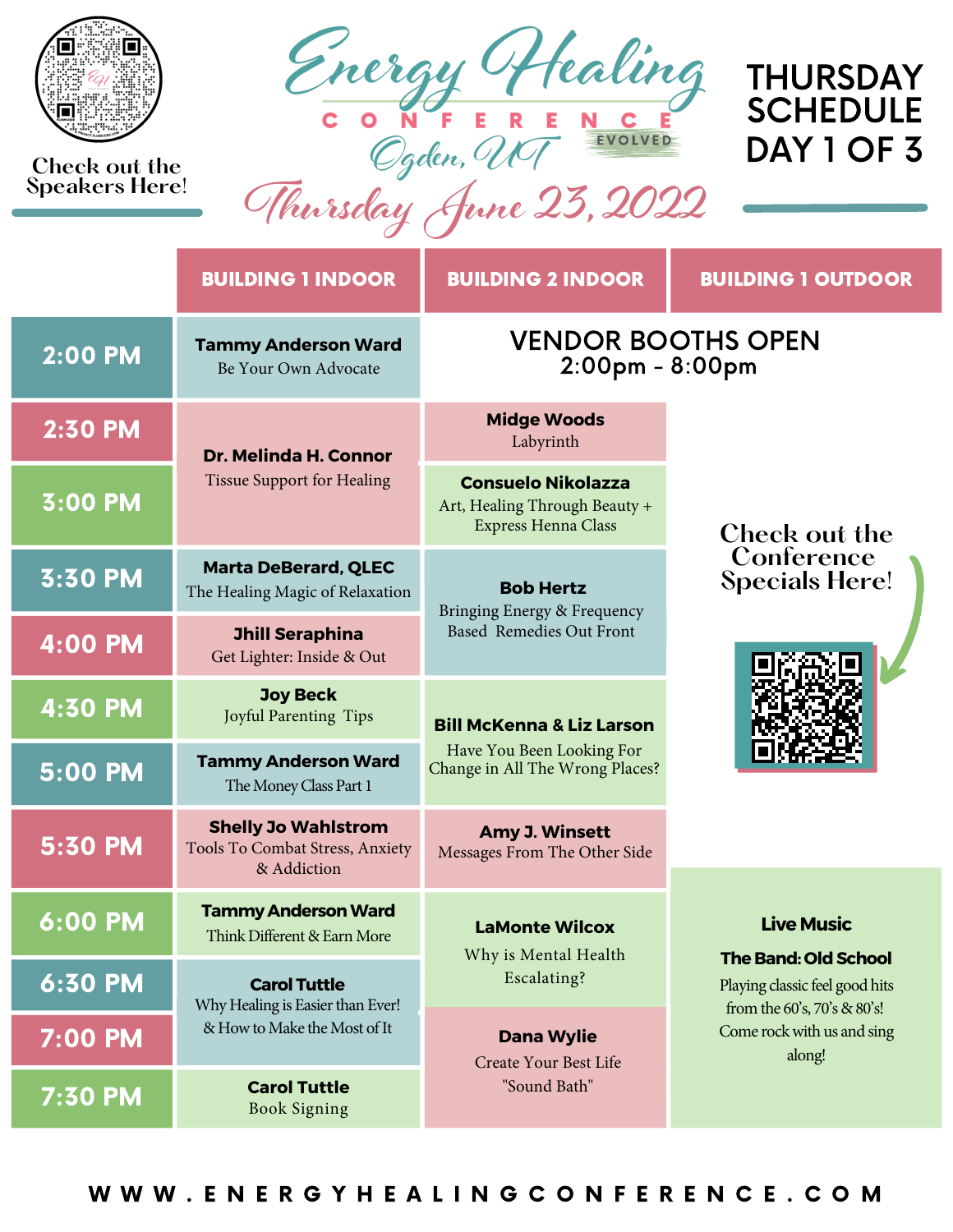

**Check out the Speakers Here!**



## FRIDAY **SCHEDULE** DAY 2 OF 3

|            | <b>BUILDING 1 INDOOR</b>                                                                | <b>BUILDING 2 INDOOR</b>                                                                     | <b>BUILDING 1</b><br><b>OUTDOOR</b>                                                                               | <b>BUILDING 2</b><br><b>OUTDOOR</b>                   |
|------------|-----------------------------------------------------------------------------------------|----------------------------------------------------------------------------------------------|-------------------------------------------------------------------------------------------------------------------|-------------------------------------------------------|
| 9:00 AM    | <b>Jason Starling</b><br>Reprogram Your Success<br>Through Cellular Alignment           | <b>Nolan &amp; Holly Tolman</b><br>7 to the 7th Power:<br>Re-define                          | <b>Graham Phillips Davis</b><br>Vinyasa Yoga Pilates Fusion                                                       | <b>Foot Zone</b>                                      |
| 10:00 AM   | <b>Marta DeBerard, QLEC</b><br>Ignite Your Health with Light                            | <b>Tammy Goble</b><br>You're Not Sick, You're<br>Thirsty                                     | <b>Chris Adams &amp; Lori Walker</b><br>A New Dynamic Way to Work<br><b>Through Relational Challenges</b>         | <b>Swap</b><br>If you are a Zoner,<br>join in on the, |
| $11:00$ AM | <b>Tam Pendleton</b><br>The Healers Blueprint:<br><b>Clearing Your Energy Signature</b> | <b>Martina Muir</b><br>The Keys to Unlock Who You<br>Are & Why You're Here                   | Give a Zone get a<br><b>Tammy Anderson Ward</b><br>Zone!<br><b>Growing Your Energy</b><br><b>Healing Business</b> |                                                       |
| 12:00 PM   | <b>Heather Harmony</b><br>You Matter! Discover, Accept, &<br><b>Balance You!</b>        | <b>Midge Woods</b><br>How to Expand into The<br>Quantum Field of Energy                      | <b>Shar Gygi</b><br>Power up Your Purpose                                                                         |                                                       |
| 1:00 PM    | <b>Benjamin King, MQP, CH</b><br>The Breaking Point of Pain and<br>Rebirth              | <b>Danielle Checketts</b><br>You Mean Women Don't<br>Have to Birth in The Hospital?          | <b>Naomi Haigh</b><br><b>Empowered with Intuition</b>                                                             | Check out the                                         |
| 2:00 PM    | <b>Joy Beck</b><br>Creating Joyful Options in Life!                                     | <b>MarLeice Hyde</b><br>Microcurrent Therapy: Speaking<br>the Body's Bioelectric Language    | <b>Konor Rockhill</b><br>Wire Wrapping                                                                            | Conference<br><b>Specials Here!</b>                   |
| 3:00 PM    | <b>Melanie Skelton</b><br>What Story Do Your Eyes Tell?                                 | <b>Wendi Jensen</b><br>Rebirthing Yourself After<br>Deconstructing Religion                  | <b>Joleen Cullens</b><br><b>Belly Dance Basics</b>                                                                |                                                       |
| 4:00 PM    | <b>Kaelen Marie</b><br><b>Sacred Sexuality Circle:</b><br>Releasing Sexual Trauma       | <b>Dr. Caitlin Connor</b><br>Case Study Research for<br>Clinicians                           | <b>Melisa Perschon</b><br>The Power of Animals                                                                    | 向必公公同                                                 |
| 5:00 PM    | <b>Michelle Gilbert</b><br>Fall in Love with Healthy Living                             | <b>Bill McKenna &amp; Liz Larson</b><br>Is The Root of Your Trauma<br>Hiding in Plain Sight? | <b>Shelly Jo Wahlstrom</b><br>Discover & Change Your Sabotaging<br>Stories Through Hypnosis                       |                                                       |
| 6:00 PM    | <b>Janet Thurgood</b><br>Six Figure Business Strategies For<br><b>Healers</b>           | <b>LaMonte Wilcox</b><br>Addressing Symptoms to<br>Mental Health Doesn't Work                | <b>Camie Harvey</b><br>Drum Circle                                                                                |                                                       |
| 7:00 PM    | <b>VENDOR BOOTHS OPEN</b><br>$8:00$ am - $8:00$ pm                                      |                                                                                              | <b>Jhill Seraphina &amp; Team</b><br>Sound bath                                                                   |                                                       |

W W W . E N E R G Y H E A L I N G C O N F E R E N C E . C O M